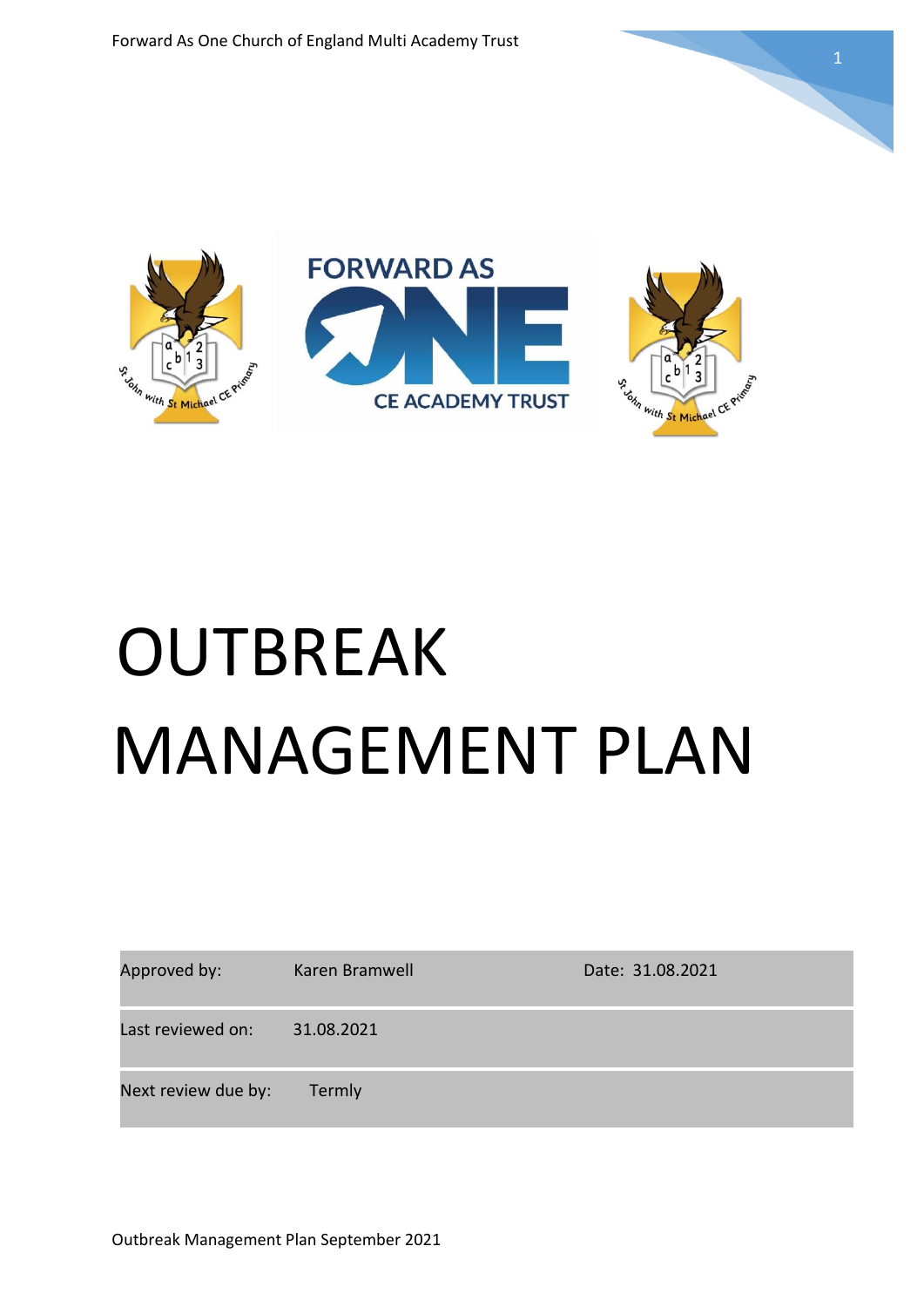

# **Contents**

| 1. Introduction                 |  |
|---------------------------------|--|
| 2. Seeking Public Health Advice |  |
| 3. Shielding                    |  |
| 4. Other Measures               |  |
| 5. Attendance Restrictions      |  |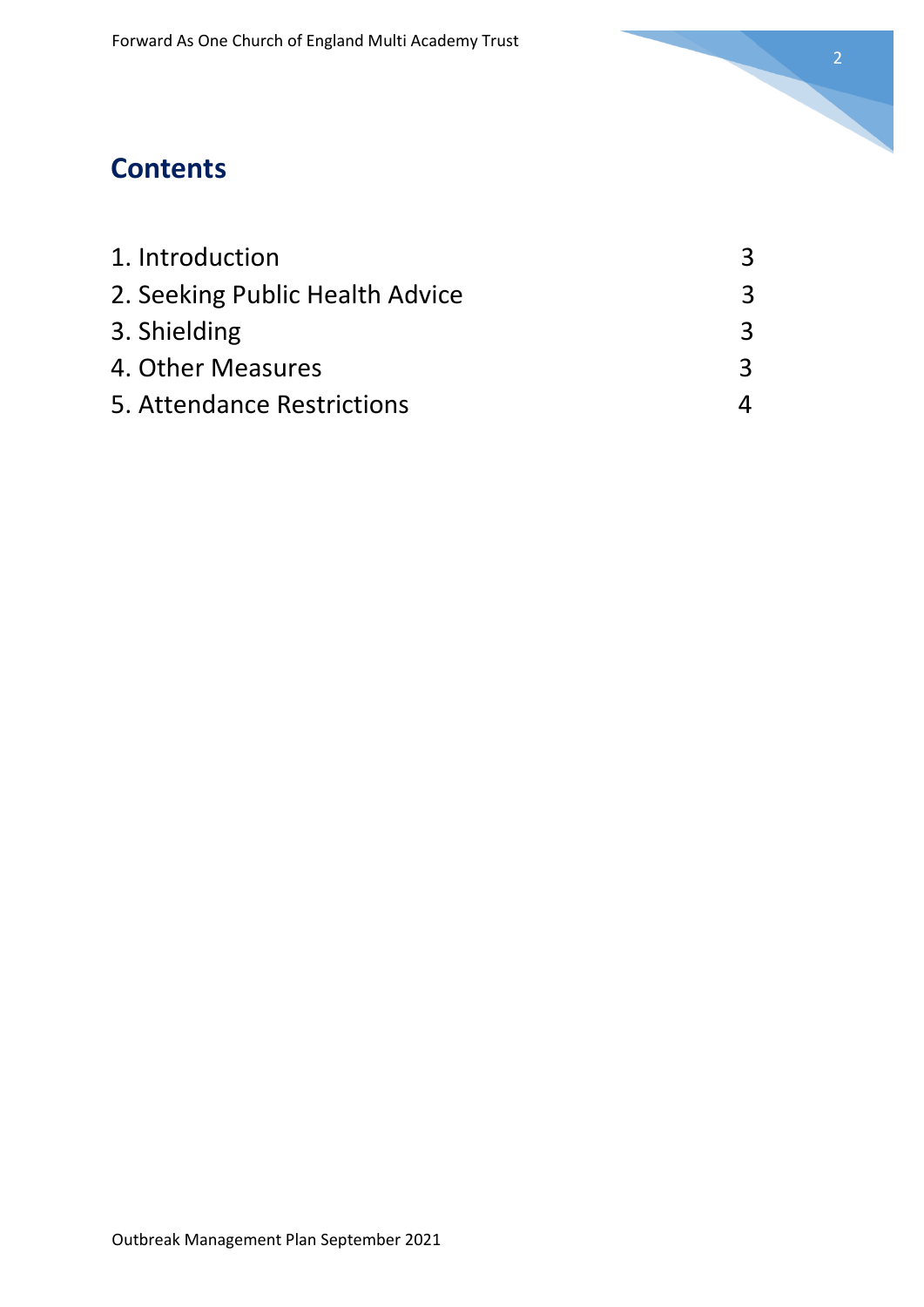# **1. Introduction**

This plan is based on the [contingency framework for managing local](https://www.gov.uk/government/publications/coronavirus-covid-19-local-restrictions-in-education-and-childcare-settings)  [outbreaks](https://www.gov.uk/government/publications/coronavirus-covid-19-local-restrictions-in-education-and-childcare-settings) of COVID-19 and the [schools operational guidance,](https://www.gov.uk/government/publications/actions-for-schools-during-the-coronavirus-outbreak) provided by the Department for Education (DfE).

We will only implement some, or all, of the measures in this plan in response to recommendations provided by our local authority (LA), directors of public health (DsPH), Public Health England (PHE) health protection team or the national government.

It may be necessary to implement these measures in the following circumstances, for example:

To help manage a COVID-19 outbreak within the school. Actions will be considered when either of the following thresholds are met:

> There are 5 positive cases amongst pupils or staff who are likely to have mixed closely within a 10-day period

10% of pupils or staff who are likely to have mixed closely test positive within a 10-day period

If COVID-19 infection rates in the community are extremely high, and other measures have failed to reduce transmission

- As part of a package of measures responding to a 'variant of concern' (VoC)
- To prevent unsustainable pressure on the NHS

# **2. Seeking public health advice**

When one of the thresholds above is met, we will review the testing, hygiene and ventilation measures already in place.

We will also seek public health advice from a director of public health or health protection team. Headteachers will be responsible for seeking this advice and will do so by telephoning the DfE helpline (0800 046 8687) or local authorities as listed below.

# **3. Shielding**

We will adhere to national guidance on the reintroduction of shielding, which would apply to those on th[e shielded patient list \(SPL\).](https://digital.nhs.uk/coronavirus/shielded-patient-list)

 $\blacktriangleright$ We will speak to individuals required to shield about additional protective measures in school or arrangements for home working or learning.

#### **4. Other measures**

Parents, carers, pupils and staff will be informed promptly about the introduction of control measures. This will be done via Arbor MIS once a decision has been made.

If recommended, we will limit:

- Residential educational visits
- Open days
- Transition or taster days
- Parents coming into school
- Live performances

If recommended, we will (re)introduce: